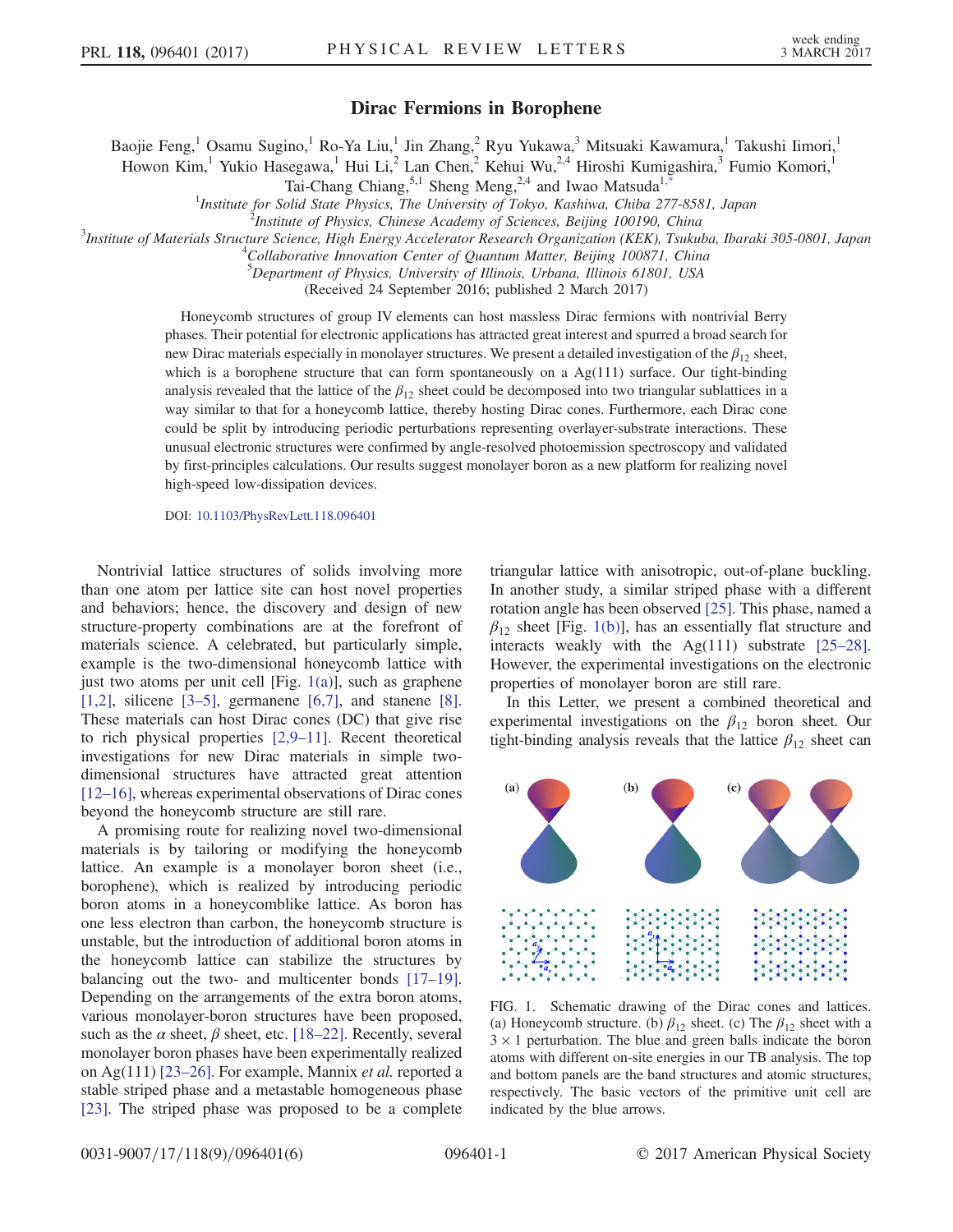be decomposed into two triangular sublattices, analogous to the honeycomb lattice and, thus, hosts Dirac cones.Moreover, each Dirac cone can be split by introducing periodic perturbations representing the moiré pattern observed by a scanning tunneling microscope. These intriguing electronic structures have been confirmed by angle-resolved photoemission spectroscopy (ARPES) measurements and first-principles calculations. Our results have experimentally confirmed the first monolayer Dirac materials beyond the honeycomb structure and have validated a novel approach to split the Dirac cones by periodic perturbations.Moreover, these results suggest monolayer boron as a promising material for realizing high-speed, low-dissipation nanodevices.

In graphene, the  $\pi$  bands near the Fermi level  $(E_F)$ , derived from the  $p<sub>z</sub>$  orbital, form the Dirac cones at the K points [Fig. [1\(a\)\]](#page-0-0) [\[2\]](#page-4-5). The s,  $p_x$ , and  $p_y$  orbitals are  $sp^2$ hybridized and contribute to the  $\sigma$  bands which are far from  $E_F$ . The  $\beta_{12}$  sheet is also atomically flat, as is graphene, and, as confirmed later by our experiments and firstprinciples calculations, the bands near  $E_F$  are also derived from the  $p<sub>z</sub>$  orbital. Interestingly, a simple tight-binding (TB) model, considering only the  $p<sub>z</sub>$  orbital for a freestanding  $\beta_{12}$  sheet, shows the existence of Dirac cones centered at  $(\pm 2\pi/3a, 0)$  in the first Brillouin zone (BZ), as illustrated in Fig. [1\(b\)](#page-0-0).

For a detailed understanding of the electronic structure of the system, we present the wave function for each boron atom in Fig. [2\(a\).](#page-1-0) Our TB analysis showed that the wave function at  $E_F$  has a vanishing amplitude at site c, owing to phase cancellation at the sixfold coordinated boron atoms. Instead, the wave function originates from the atoms at sites  $a, b, d$ , and  $e$ , which can be decomposed into two sublattices [Figs.  $2(a)$  and  $2(b)$ ]. As a result, the equivalent structure of the  $\beta_{12}$  sheet is a honeycomb lattice, as shown in Fig. [2\(c\).](#page-1-0) As with graphene, this honeycomb lattice gives rise to a Dirac cone at each  $\bar{K}$  point of the BZ. These Dirac cones are folded to  $(\pm 2\pi/3a, 0)$ , as illustrated in Fig. [2\(d\)](#page-1-0), because the B atoms at site  $c$  alter the shape and size of the BZ. The band structure from our TB calculations is shown in Fig. [2\(e\),](#page-1-0) where the two Dirac cones in the  $\Gamma$ -X axis are indicated by black arrows. For further confirmation, we also performed first-principles calculations for the freestanding  $\beta_{12}$  sheet, and the Dirac cones at  $(\pm 2\pi/3a, 0)$ were reproduced [Fig. [2\(f\)](#page-1-0)]. The Dirac points were located at approximately 2 eV above the Fermi level, in agreement with previous reports [\[29\].](#page-4-11) The upward shift of the Dirac cones might originate from the electron deficiency of boron. It should be noted that the energy position of the Dirac points can be varied after being placed on a metal substrate to compensate for the electron deficiency [\[30\]](#page-4-12).

<span id="page-1-0"></span>

FIG. 2. TB model and first-principles calculations of the  $\beta_{12}$  sheet. (a) and (b) The wave function of each boron atom, as indicated by the amplitude near the red balls; the blue balls represent boron atoms with a vanishing amplitude. The boron atoms at site c always have a vanishing amplitude. The red balls are equivalent to the sublattices of the honeycomb lattice in (c). (d) Schematic drawing of the band folding process. The green hexagon and black rectangles indicate the BZ of the equivalent honeycomb lattice and the  $\beta_{12}$  sheet, respectively. The blue dots indicate the original Dirac cones (DC) from the honeycomb lattice; the red dots indicate the folded Dirac cones. (e) and (f) Band structures of free-standing  $\beta_{12}$  sheet from the TB model and first-principles calculations, respectively.  $E_D$  in the figure corresponds to the Dirac point, which is approximately 2 eV above the Fermi level from our first-principles calculations. The black arrows indicate the Dirac cones. (g) TB band structures of the  $\beta_{12}$  sheet under a modulated potential. The Dirac cone is split in the Γ-Y direction. (h) Schematic drawing of the folding and splitting (blue arrow) of the Dirac cones.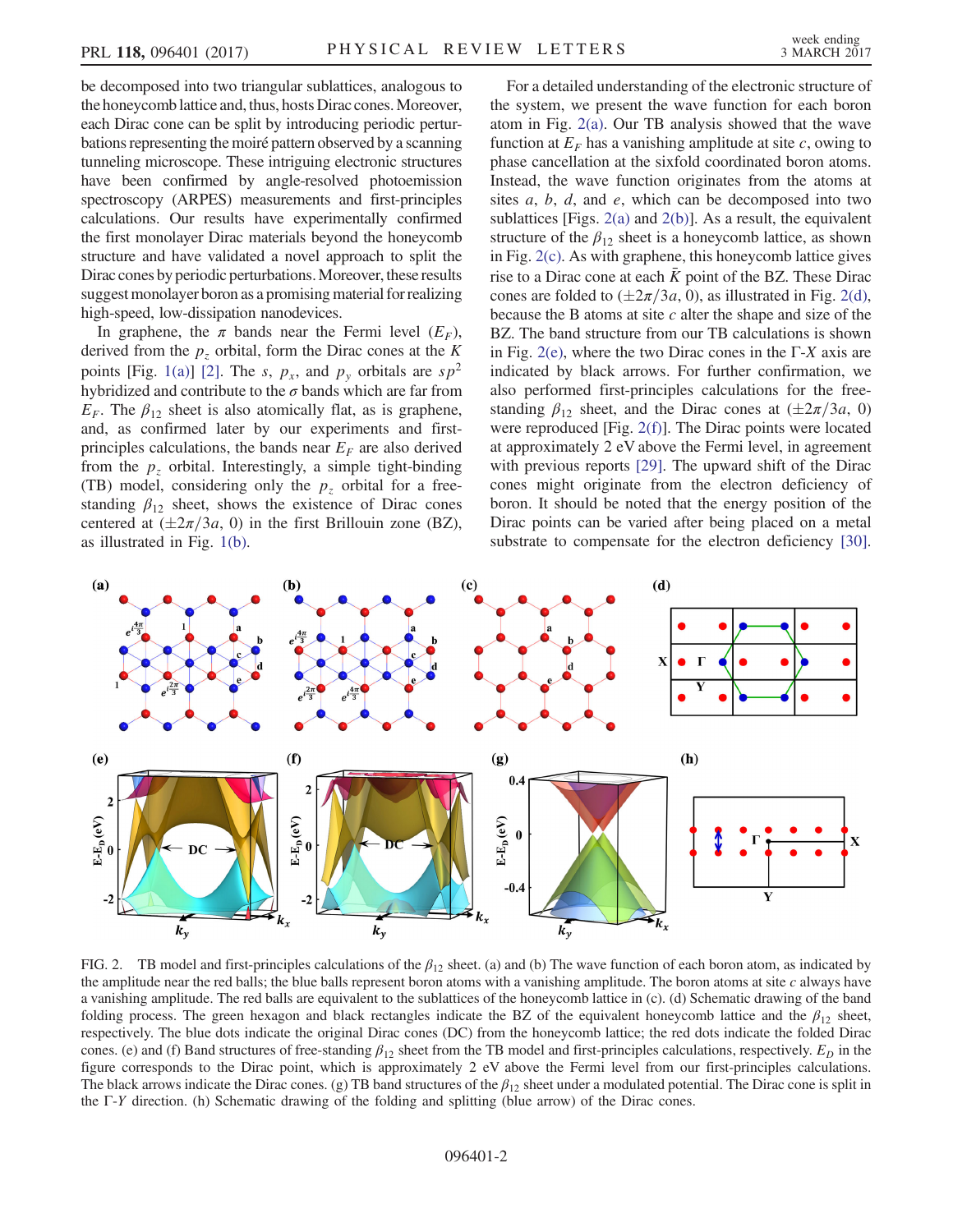Similar Dirac cone states in a rectangular lattice have also recently been proposed in a graphene superlattice [\[45\]](#page-5-0).

When the  $\beta_{12}$  sheet is placed on a Ag(111) substrate, a long-range modulation arising from the lattice mismatch gives rise to a moiré pattern, as shown in Fig. S4 [\[30\]](#page-4-12). As the interaction of the boron layer and  $Ag(111)$  substrate is weak, the  $\beta_{12}$  sheet remains largely intact and the moiré pattern can be explained by a modulated charge distribution on the surface [\[25\].](#page-4-10) The long-range modulation yields an electronic perturbation; in our TB model, we simulate this effect by varying the on-site energy over a superlattice period of  $na_x \times ma_y$ , where  $a_x \times a_y$  is the original unit cell [Fig. [1\(b\)](#page-0-0)]. The Dirac cones of the superlattice are folded onto the Γ point when  $n$  is a multiple of three, and are further split into pairs in the  $\Gamma$ -*Y* direction when the sublattice symmetry is broken while retaining the inversion symmetry [Figs. [1\(c\)](#page-0-0) and  $2(g)$ ]. The Dirac cones will split in the Γ-X direction when the inversion symmetry is also broken [\[30\]](#page-4-12). The splitting of the Dirac cones has also been confirmed by our

first-principles calculations considering the periodic perturbation [Fig. S2(b)]. From Fig.  $2(g)$ , the split Dirac cones are nonconcentric, which is different from the Rashba-type splitting of the Dirac cones in graphene [\[46,47\]](#page-5-1).

To confirm these intriguing properties of the  $\beta_{12}$  sheet, we have performed high-resolution ARPES to directly measure its band structure. The sample was prepared by evaporating pure boron onto a Ag(111) substrate [\[30\]](#page-4-12). From LEED measurements [Fig. S4(a)], we found that there is only one phase, the  $\beta_{12}$  sheet. As the  $\beta_{12}$  sheet has a rectangular structure, different from the hexagonal structure of Ag(111), there exist domains with three equivalent orientations related by 120° rotations. A schematic drawing of the BZ of  $Ag(111)$  with the three domain orientations is shown in Fig. [3\(a\)](#page-2-0), together with the measured Fermi surface. Because the coverage of boron was less than one monolayer in the experiments, there were some areas of bare Ag(111) surface. As a result, the Shockley surface state and bulk  $sp$  band of Ag(111) were clearly observed,

<span id="page-2-0"></span>

FIG. 3. Band structures of the  $\beta_{12}$  sheet on Ag(111). (a) The Fermi surface of the  $\beta_{12}$  sheet on Ag(111). The black, green, and blue rectangles indicate the BZ of three equivalent domains; the grey hexagon indicates the BZ of Ag(111). The black and red arrows indicate the bands of the boron layer. The surface state (SS) and bulk  $sp$  band of Ag(111) are also observed because the coverage of boron is less than 1 ML. The pink lines indicate cuts 1–3 where the ARPES intensity plots in (c)–(f) were measured. (b) CECs derived from the second-derivative energy distribution curves measured in the black dotted rectangle in (a).  $E_F$  in the figure corresponds to the Fermi level. All the data in (a) and (b) were measured with p polarized light. (c) ARPES intensity plot measured along cut 1 with s polarized light. (d)–(f) ARPES intensity plots measured with p polarized light along cut 1 to cut 3, respectively. The yellow dashed lines indicate the Dirac cones (DC). All the ARPES data in (a)–(f) were measured with a photon energy of 80 eV. (g) Schematic drawing of the Dirac cones according to our experimental results. (h) Relaxed structure model of the  $\beta_{12}$  sheet on Ag(111) from our first-principles calculations. The orange and blue balls indicate the B and Ag atoms, respectively. (i) and (j) Calculated PDOS of B atoms and Ag atoms, respectively. (k) Calculated band structure along cut 1.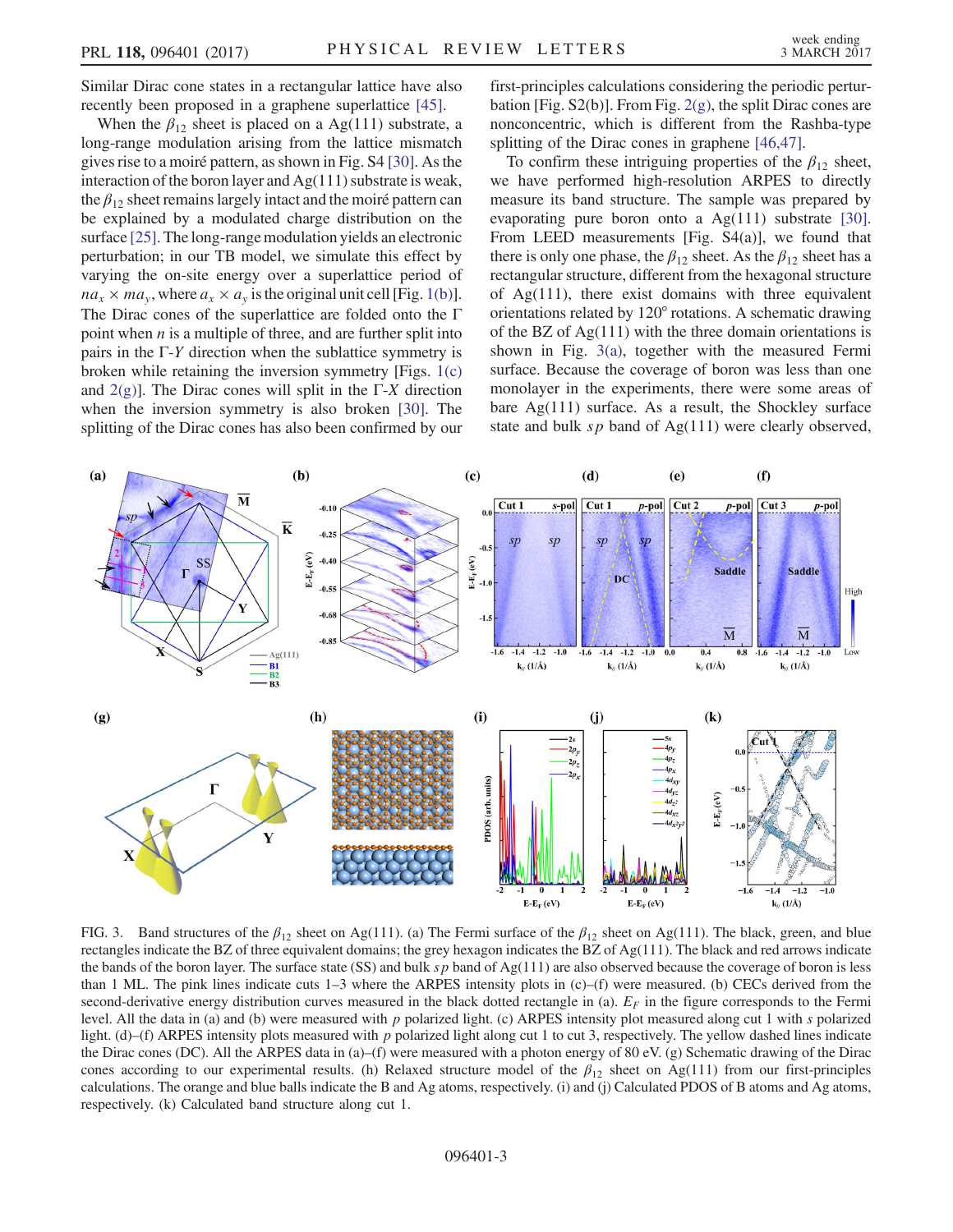as indicated by "SS" and " $sp$ " in Fig. [3\(a\).](#page-2-0) The band structure from the boron layer shows one Fermi pocket centered at the S point of the  $\beta_{12}$  sheet and a pair of Fermi pockets centered at the  $\bar{M}$  point of Ag(111), as indicated by the red and black arrows, respectively. The bands derived from the boron layer do not disperse with an increasing photon energy (Fig. S5), which is in agreement with its two-dimensional characteristic.

The pair of Fermi pockets centered at the  $\overline{M}$  point of  $Ag(111)$  is associated with Dirac cones, in agreement with the general picture based on our calculations. In Fig. [3\(b\)](#page-2-0), we show constant energy contours (CECs) at different binding energies  $(E_B)$ . With increasing binding energies, the Fermi pockets first shrink in size and then become points at  $E_B = -0.25$  eV. Further increase of the binding energy leads to a pair of closed contours which touch each other at  $E_B = -0.68$  eV. The pair of closed contours merges into one contour at higher binding energies.

The band structure measured along typical cuts in the momentum space [the pink lines in Fig.  $3(a)$ ] is shown in Figs.  $3(c)$ –3(f). The measurements of cut 1 using p polarized light [Fig. [3\(d\)](#page-2-0)] reveal a Dirac cone as well as the bulk  $sp$ band of Ag(111). The Dirac point is located at approximately 0.25 eV below the Fermi level, in agreement with the evolution of the CECs in Fig. [3\(b\).](#page-2-0) The linear dispersing bands extend to as deep as 2 eV. Within our experimental resolution, there is no obvious energy gap at the Dirac point; thus, the quasiparticles are massless Dirac fermions. The Fermi velocities determined from Fig. [3\(d\)](#page-2-0) are approximately 6.1 and 7.0 eV  $\cdot$  Å for the left and right branches of the Dirac cone, respectively, which are close to the Fermi velocity of graphene (∼6.6 eV · Å). The slight difference of the Fermi velocity between the two branches originates from the anisotropy of the Dirac cones, in agreement with the CECs in Fig. [3\(b\).](#page-2-0) The neighboring bulk sp band of Ag(111) is clearly separated from the Dirac cone with no signs of hybridization, which indicates a weak interaction between the  $\beta_{12}$  sheet and the Ag(111) substrate, in agreement with previous work [\[28\]](#page-4-13). In Fig. [3\(e\),](#page-2-0) we show the band structure along the  $\overline{K}$ - $\overline{M}$ - $\overline{K}$  direction; a pair of Dirac cones can be identified (indicated by the yellow dashed lines) although the one on the right side is only half visible because of the limitation of our experimental configuration. The two cones touch each other at the  $\overline{M}$  point of Ag(111) at a binding energy of approximately 0.68 eV, which agrees with the evolution of the CECs discussed above. The band structure at the  $\overline{M}$  point of Ag(111) shows a "V" shape along the  $\bar{K}$ - $\bar{M}$ - $\bar{K}$  direction [Fig. [3\(e\)\]](#page-2-0) and a "Λ" shape along the  $\bar{\Gamma}$ - $\bar{M}$ direction [Fig. [3\(f\)](#page-2-0)]; the bottom of the V and the top of the  $\Lambda$ are located at the same binding energy (∼0.68 eV), which suggests a "saddle" point at the  $\bar{M}$  point of Ag(111). Within the first BZ of the  $\beta_{12}$  sheet, we observed two pairs of Dirac cones in total, as schematically illustrated in Fig. [3\(g\)](#page-2-0).

The orbital contribution of the boron bands can be probed by switching the linear polarization of the incident light. The s polarized light primarily probes the in-plane  $p_x$ and  $p_y$  orbitals, while the p polarized light probes both the in-plane ( $p_x$  and  $p_y$ ) and out-of-plane ( $p_z$ ) orbitals. The band structures along cut 1 measured with  $s$  and  $p$  polarized light are shown in Figs. [3\(c\)](#page-2-0) and [3\(d\),](#page-2-0) respectively. The Dirac cone was not observed with the s polarized light, leaving only the bulk  $sp$  bands of Ag(111). This means that the Dirac cones originate from the  $p<sub>z</sub>$  orbital of boron. For further confirmation, we performed first-principles calculations for the B/Ag(111) system. The relaxed atomic structure shown in Fig. 3(h) agrees with previous work [\[25\].](#page-4-10) The partial density of states (PDOS) of the boron and silver atoms is shown in Figs. [3\(i\)](#page-2-0) and [3\(j\)](#page-2-0). Near  $E_F$ , the DOS is mainly derived from the  $p<sub>z</sub>$  orbital of boron; the contributions from the  $p_x$  and  $p_y$  orbitals of boron are essentially negligible [Fig. [3\(i\)\]](#page-2-0). Likewise, the contributions from Ag orbitals are much smaller compared with those from the  $p<sub>z</sub>$  orbital of boron [Fig. [3\(j\)](#page-2-0)]. We conclude that the Dirac cones are predominantly derived from the  $p<sub>z</sub>$  orbital of boron, with little hybridization with the Ag substrate states. This observation validates our TB analysis in terms of the boron  $p<sub>z</sub>$  orbital only.

Although the contributions from the Ag atoms is much smaller than the  $p<sub>z</sub>$  orbital of boron, there are still considerable contributions from the 5 s,  $4d_{z}$ ,  $4d_{xz}$ , and  $4d_{yz}$ orbitals of Ag atoms over much of the valence band range. These orbitals have large out-of-plane components and could potentially hybridize with the  $p<sub>z</sub>$  orbital of boron, which can explain the origin of the weak interaction between the  $\beta_{12}$  sheet and the Ag(111) substrate. This interaction might energetically shift the bands of the free-standing  $\beta_{12}$ sheet, moving the Dirac points below the Fermi level. Another important consequence of this interaction is the appearance of the moiré pattern. From Fig. S4(b), the period of the moiré pattern is approximately  $5.5a_x$ , which is approximately two times the period of the perturbation in our TB model [Fig. [1\(c\)\]](#page-0-0). This observation validates our qualitative explanation for the splitting of the Dirac cones. Alternatively, the splitting of the Dirac cones could be interpreted in terms of a uniaxial strain in the  $\beta_{12}$  sheet associated with the moiré pattern. The strain in the lattice could break the equivalence of bonds, inducing a splitting of the  $\pi$  bands [\[45\].](#page-5-0) The net results would be similar to those caused by a modulation of the on-site energy. On the other hand, owing to the existence of the moiré pattern, the pair of Dirac cones centered at  $(\pm 2\pi/3a, 0)$  of the  $\beta_{12}$  sheet are folded to the  $\overline{M}$  point of Ag(111), in agreement with our experiments. As a further test of our explanation, firstprinciples calculations of B/Ag(111) also reveal the same pair of Dirac cones, as shown in Fig. [3\(k\).](#page-2-0) The calculated Fermi velocity is approximately  $3.5$  eV  $\cdot$  Å, which is in the same order of magnitude as the experimental value. The difference between the theoretical and experimental results might originate from the many-body interactions, which have already been extensively studied in graphene [\[48,49\]](#page-5-2).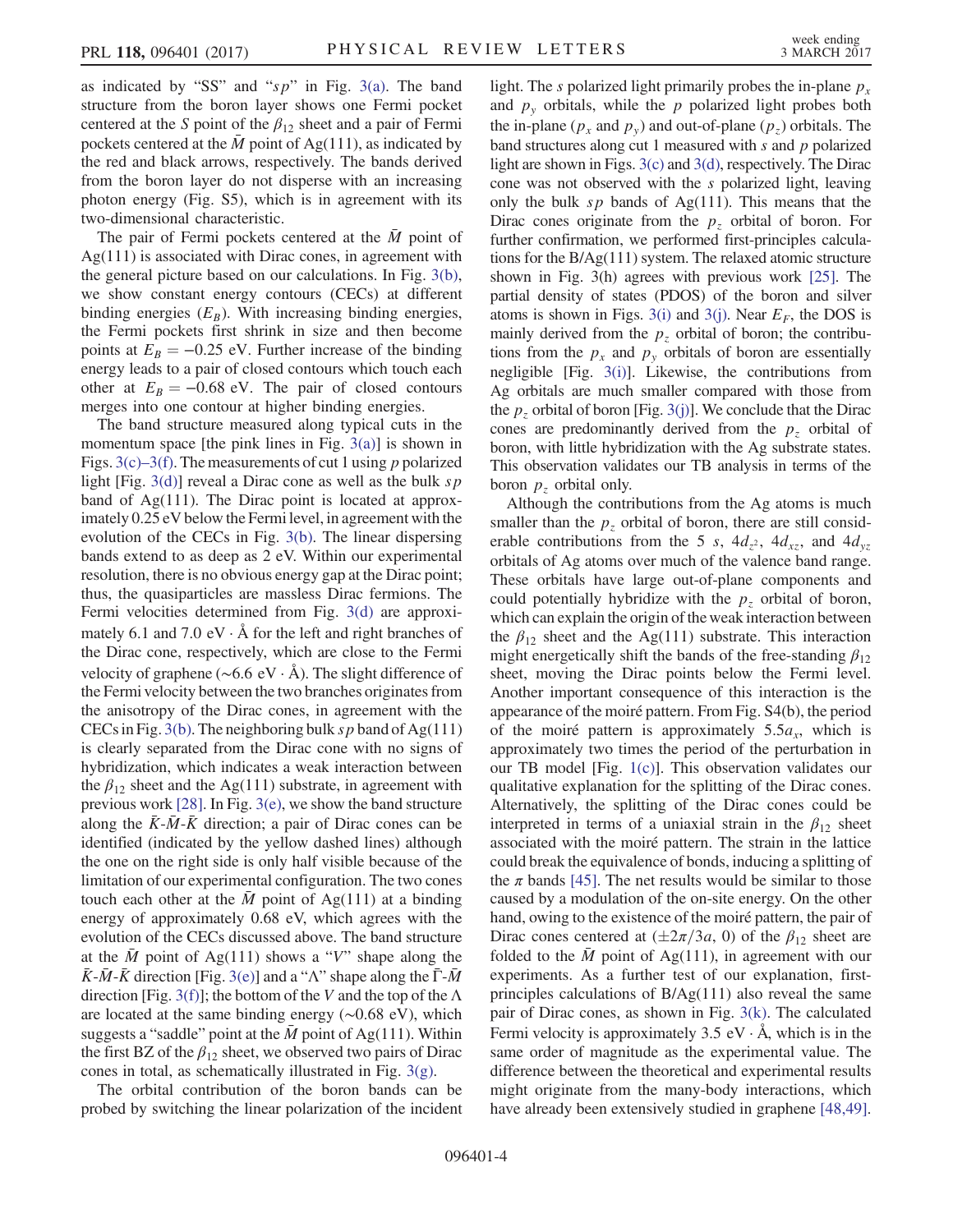All of our results support or confirm the existence of gapless Dirac cones in the  $\beta_{12}$  boron sheet grown on Ag(111). These Dirac cones are split into pairs owing to the interaction of the boron layer with the substrate. An important implication of our analysis and discussion of the underlying physics is that Dirac cone features can arise in lattices with large unit cells; such systems tend to exhibit multiple motifs and are conducive to atomic scale engineering of the structure. Our work suggests opportunities and strategies in connection with the realization of Dirac and, possibly, other exotic phases; it might also stimulate further investigation of the novel properties of monolayer boron, such as superconductivity [\[29\],](#page-4-11) topological order, and highspeed electronic transport and switching.

We thank Professor X. J. Zhou for providing the Igor macro to analyze the ARPES data. The ARPES measurement was performed at Photon Factory, KEK under the approval of the Program Advisory Committee (Proposals 2015S2-005 and 2016G602) at the Institute of Materials Structure Science at KEK. This work was supported by the Synchrotron Radiation Research Organization at the University of Tokyo, the Ministry of Education, Culture, Sports, Science and Technology of Japan (Photon and Quantum Basic Research Coordinated Development Program), the Japan Society for the Promotion of Science (JSPS) grant-in-aid for specially promoting research (Grant No. 23000008), the JSPS grant-in-aid for Scientific Research (B) (Grant No. 26287061), Japan Science and Technology Agency (JST) ACT-C, the U.S. National Science Foundation (Grant No. DMR-1305583), the Ministry of Science and Technology of the People's Republic of China (MOST) (Grants No. 2013CB921702, No. 2013CBA01601, No. 2016YFA0202301, No. 2016YFA0300902), the National Natural Science Foundation of China (Grants No. 11322431, No. 1674366, No. 11334011), and the Strategic Priority Research Program of the Chinese Academy of Sciences (Grant No. XDB07020100).

<span id="page-4-1"></span><span id="page-4-0"></span>[\\*](#page-0-1) imatsuda@issp.u‑tokyo.ac.jp

- <span id="page-4-5"></span>[1] A. K. Geim and K. S. Novoselov, [Nat. Mater.](http://dx.doi.org/10.1038/nmat1849) 6, 183 [\(2007\).](http://dx.doi.org/10.1038/nmat1849)
- <span id="page-4-2"></span>[2] A. H. Castro Neto, F. Guinea, N. M. R. Peres, K. S. Novoselov, and A. K. Geim, [Rev. Mod. Phys.](http://dx.doi.org/10.1103/RevModPhys.81.109) 81, 109 (2009).
- [3] M. Houssa, A. Dimoulas, and A. Molle, [J. Phys. Condens.](http://dx.doi.org/10.1088/0953-8984/27/25/253002) Matter 27[, 253002 \(2015\)](http://dx.doi.org/10.1088/0953-8984/27/25/253002).
- [4] J. Zhuang, X. Xu, H. Feng, Z. Li, X. Wang, and Y. Du, [Sci.](http://dx.doi.org/10.1007/s11434-015-0880-2) Bull. 60[, 1551 \(2015\)](http://dx.doi.org/10.1007/s11434-015-0880-2).
- <span id="page-4-3"></span>[5] J. Zhao, H. Liu, Z. Yu, R. Quhe, S. Zhou, Y. Wang, C. C. Liu, H. Zhong, N. Han, J. Lu, Y. Yao, and K. Wu, [Prog.](http://dx.doi.org/10.1016/j.pmatsci.2016.04.001) Mater. Sci. 83[, 24 \(2016\)](http://dx.doi.org/10.1016/j.pmatsci.2016.04.001).
- [6] L. Li, S.-z. Lu, J. Pan, Z. Qin, Y.-q. Wang, Y. Wang, G.-y. Cao, S. Du, and H.-J. Gao, Adv. Mater. 26[, 4820 \(2014\).](http://dx.doi.org/10.1002/adma.201400909)
- [7] M. Derivaz, D. Dentel, R. Stephan, M.-C. Hanf, A. Mehdaoui, P. Sonnet, and C. Pirri, [Nano Lett.](http://dx.doi.org/10.1021/acs.nanolett.5b00085) 15, 2510 [\(2015\).](http://dx.doi.org/10.1021/acs.nanolett.5b00085)
- <span id="page-4-4"></span>[8] F. Zhu, W. Chen, Y. Xu, C. Gao, D. Guan, C. Liu, D. Qian, S.-C. Zhang, and J. Jia, Nat. Mater. 14[, 1020 \(2015\)](http://dx.doi.org/10.1038/nmat4384).
- [9] B. Feng, H. Li, C.-C.Liu, T.-N. Shao, P. Cheng, Y. Yao, S. Meng, L. Chen, and K. Wu, ACS Nano 7[, 9049 \(2013\).](http://dx.doi.org/10.1021/nn403661h)
- [10] M. Ezawa, Phys. Rev. Lett. 109[, 055502 \(2012\).](http://dx.doi.org/10.1103/PhysRevLett.109.055502)
- [11] Y. Xu, B. Yan, H.-J. Zhang, J. Wang, G. Xu, P. Tang, W. Duan, and S.-C. Zhang, [Phys. Rev. Lett.](http://dx.doi.org/10.1103/PhysRevLett.111.136804) 111, 136804 [\(2013\).](http://dx.doi.org/10.1103/PhysRevLett.111.136804)
- <span id="page-4-6"></span>[12] D. Malko, C. Neiss, F. Viñes, and A. Görling, [Phys. Rev.](http://dx.doi.org/10.1103/PhysRevLett.108.086804) Lett. 108[, 086804 \(2012\)](http://dx.doi.org/10.1103/PhysRevLett.108.086804).
- [13] L. Z. Zhang, Z. F. Wang, Z. M. Wang, S. X. Du, H.-J. Gao, and F. Liu, [J. Phys. Chem. Lett.](http://dx.doi.org/10.1021/acs.jpclett.5b01337) 6, 2959 (2015).
- [14] J. Wang, S. Deng, Z. Liu, and Z. Liu, [Natl. Sci. Rev.](http://dx.doi.org/10.1093/nsr/nwu080) 2, 22 [\(2015\).](http://dx.doi.org/10.1093/nsr/nwu080)
- [15] G. van Miert and C. M. Smith, [Phys. Rev. B](http://dx.doi.org/10.1103/PhysRevB.93.035401) 93, 035401 [\(2016\).](http://dx.doi.org/10.1103/PhysRevB.93.035401)
- <span id="page-4-7"></span>[16] X.-F. Zhou, X. Dong, A. R. Oganov, Q. Zhu, Y. Tian, and H.-T. Wang, Phys. Rev. Lett. 112[, 085502 \(2014\)](http://dx.doi.org/10.1103/PhysRevLett.112.085502).
- <span id="page-4-8"></span>[17] M. H. Evans, J. D. Joannopoulos, and S. T. Pantelides, [Phys.](http://dx.doi.org/10.1103/PhysRevB.72.045434) Rev. B 72[, 045434 \(2005\).](http://dx.doi.org/10.1103/PhysRevB.72.045434)
- [18] H. Tang and S. Ismail-Beigi, [Phys. Rev. B](http://dx.doi.org/10.1103/PhysRevB.82.115412) 82, 115412 [\(2010\).](http://dx.doi.org/10.1103/PhysRevB.82.115412)
- [19] H. Tang and S. Ismail-Beigi, [Phys. Rev. Lett.](http://dx.doi.org/10.1103/PhysRevLett.99.115501) 99, 115501 [\(2007\).](http://dx.doi.org/10.1103/PhysRevLett.99.115501)
- [20] X. Wu, J. Dai, Y. Zhao, Z. Zhuo, J. Yang, and X. C. Zeng, ACS Nano 6[, 7443 \(2012\)](http://dx.doi.org/10.1021/nn302696v).
- [21] E. S. Penev, S. Bhowmick, A. Sadrzadeh, and B. I. Yakobson, Nano Lett. 12[, 2441 \(2012\)](http://dx.doi.org/10.1021/nl3004754).
- <span id="page-4-9"></span>[22] H. Liu, J. Gao, and J. Zhao, Sci. Rep. 3[, 3238 \(2013\).](http://dx.doi.org/10.1038/srep03238)
- [23] A. J. Mannix, X.-F. Zhou, B. Kiraly, J. D. Wood, D. Alducin, B. D. Myers, X. Liu, B. L. Fisher, U. Santiago, J. R. Guest, M. J. Yacaman, A. Ponce, A. R. Oganov, M. C. Hersam, and N. P. Guisinger, Science 350[, 1513 \(2015\)](http://dx.doi.org/10.1126/science.aad1080).
- <span id="page-4-10"></span>[24] Z. Zhang, E. S. Penev, and B. I. Yakobson, [Nat. Chem.](http://dx.doi.org/10.1038/nchem.2521) 8, [525 \(2016\)](http://dx.doi.org/10.1038/nchem.2521).
- [25] B. Feng, J. Zhang, Q. Zhong, W. Li, S. Li, H. Li, P. Cheng, S. Meng, L. Chen, and K. Wu, Nat. Chem. 8[, 563 \(2016\).](http://dx.doi.org/10.1038/nchem.2491)
- [26] B. Feng, J. Zhang, R.-Y. Liu, T. Iimori, C. Lian, H. Li, L. Chen, K. Wu, S. Meng, F. Komori, and I. Matsuda, [Phys.](http://dx.doi.org/10.1103/PhysRevB.94.041408) Rev. B 94[, 041408\(R\) \(2016\)](http://dx.doi.org/10.1103/PhysRevB.94.041408).
- <span id="page-4-13"></span>[27] Y. Liu, E. S. Penev, and B. I. Yakobson, [Angew. Chem., Int.](http://dx.doi.org/10.1002/anie.201207972) Ed. 52[, 3156 \(2013\).](http://dx.doi.org/10.1002/anie.201207972)
- <span id="page-4-11"></span>[28] Z. Zhang, Y. Yang, G. Guo, and B. I. Yakobson, [Angew.](http://dx.doi.org/10.1002/anie.201505425) Chem. Int. Ed. 54[, 13022 \(2015\).](http://dx.doi.org/10.1002/anie.201505425)
- <span id="page-4-12"></span>[29] E. S. Penev, A. Kutana, and B. I. Yakobson, [Nano Lett.](http://dx.doi.org/10.1021/acs.nanolett.6b00070) 16, [2522 \(2016\)](http://dx.doi.org/10.1021/acs.nanolett.6b00070).
- [30] See Supplemental Material at [http://link.aps.org/](http://link.aps.org/supplemental/10.1103/PhysRevLett.118.096401) [supplemental/10.1103/PhysRevLett.118.096401](http://link.aps.org/supplemental/10.1103/PhysRevLett.118.096401) for details of the TB analysis and sample characterization, which includes Refs. [31–44].
- [31] P. Giannozzi et al., [J. Phys. Condens. Matter](http://dx.doi.org/10.1088/0953-8984/21/39/395502) 21, 395502 [\(2009\).](http://dx.doi.org/10.1088/0953-8984/21/39/395502)
- [32] The ELK FP-LAPW Code. <http://elk.sourceforge.net>.
- [33] T. Ozaki, Phys. Rev. B **67**[, 155108 \(2003\).](http://dx.doi.org/10.1103/PhysRevB.67.155108)
- [34] D. Vanderbilt, Phys. Rev. B 41[, 7892\(R\) \(1990\)](http://dx.doi.org/10.1103/PhysRevB.41.7892).